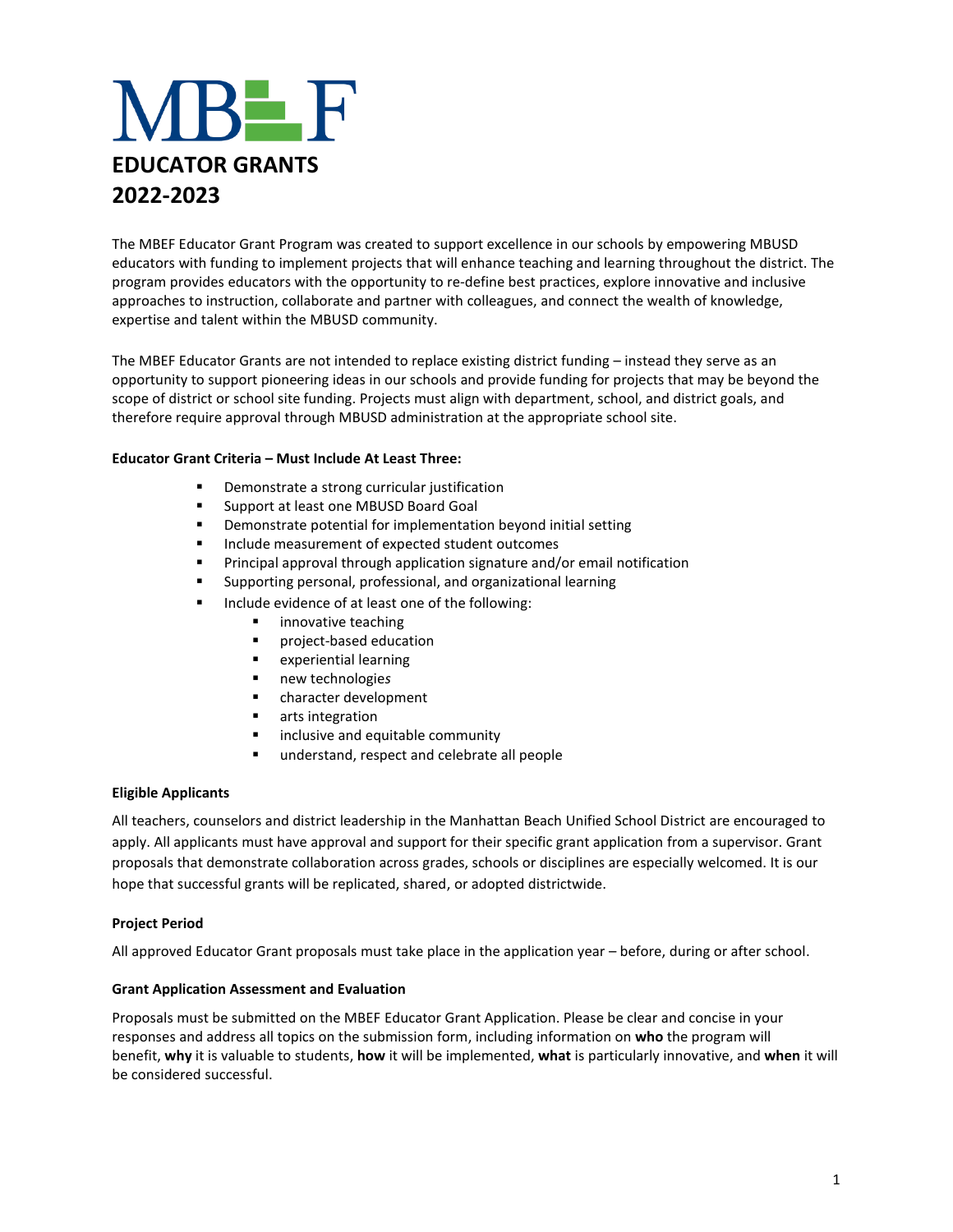

### **Grant Timeline**

- Submission All proposals must be received by October 1, 2022 via the electronic application or by emailing the completed Grant Application form.
- Evaluation Proposals are presented to the Educator Grant Committee.
- Announcement Awards will be announced by October 31, 2022.
- Funding Grants funds will be available by October 31, 2022.
- Expenditures Funds must be spent by June 30, 2023.
- Reports Interim reports are encouraged and appreciated. Invitations to events related to the grant should be extended by email to Hilary Mahan at hilary@mbef.org.
- Final Evaluation Report Use the approved form and submit by June 30, 2023.

#### **Funding**

Educator Grant awards range from \$250 to \$5,000 for individual teacher applications, and up to \$10,000 for collaborative ventures including two or more teachers. Collaborations are encouraged and will be given priority. A total of \$70,000 in funding is available for the 2022-23 school year.

#### **Allowable Costs:**

- **■** Materials and Supplies: Supplies directly related to the development or implementation of the educational activity;
- **■** Travel: Reimbursement only for cost of school buses. Incremental charges for coach or other transportation will not be reimbursed. Please also provide purpose and destination of trip, number of buses needed, ticket or admission fees (including aides), or travel and substitute days required for school visits;
- **■** Guest Presenter/Speaker Fees;
- Registration Fees: Costs associated with registration or admission to conferences or events.
- Substitute Teacher Costs
- Prizes: Cost of school spirit wear, ice cream /pizza parties, or other prize, not to exceed 20% of grant award.

#### **Approval**

The Educator Committee is made of up at least three MBEF Board Members and three Advisors. Advisors are individuals who do not serve on the MBEF Board and are not current educators or administrators in our district. Each proposal is evaluated individually by each committee member and then further evaluated as a group during 1-2 scheduled meetings. Awardees will be listed on the MBEF website.

Applicants who are not granted funding are encouraged to seek feedback and to resubmit applications in the following year. Re-application and approval are required to implement the program for subsequent year(s).